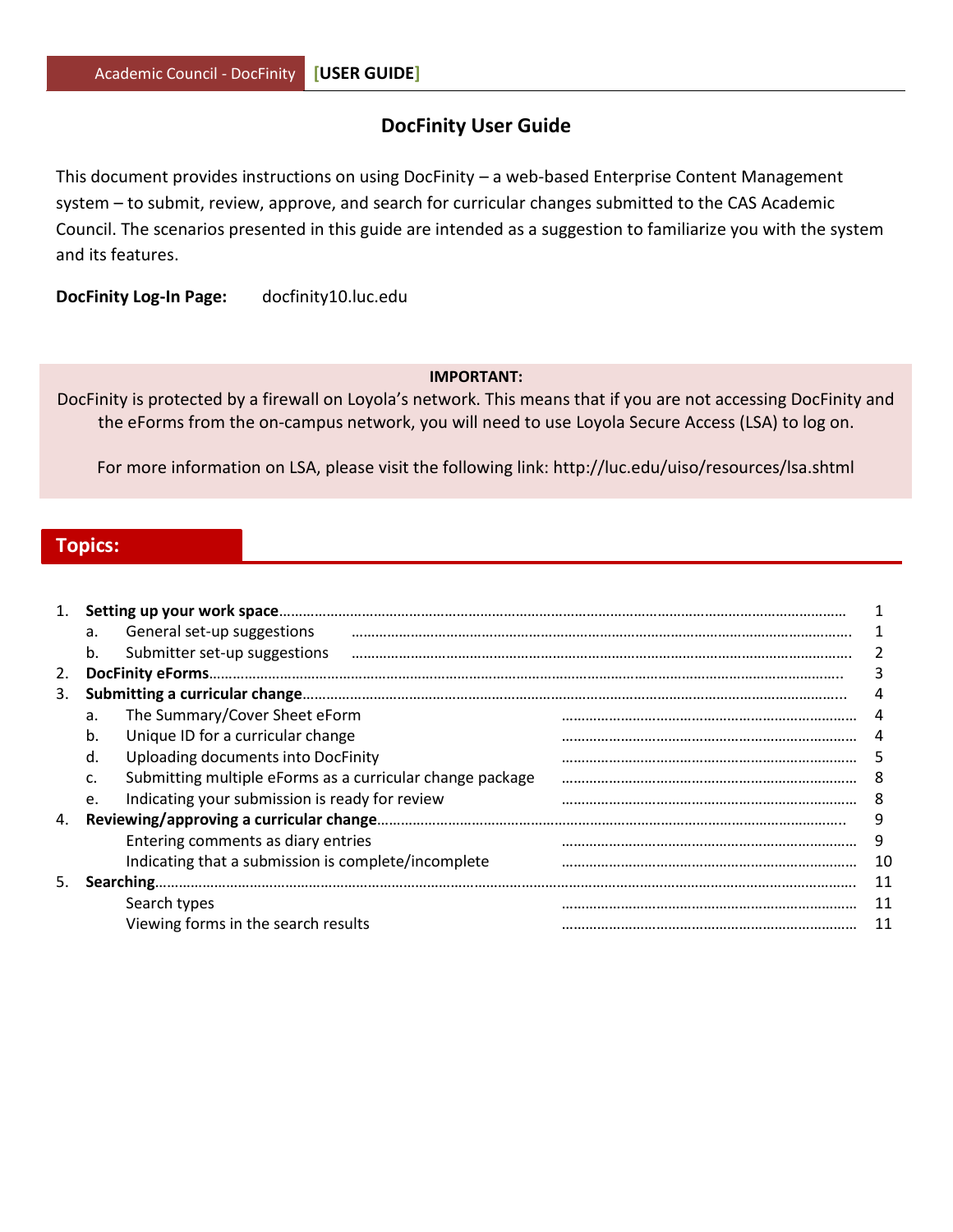#### **Setting up your work space (General)**

 $\triangleright$  The Workspaces section in the welcome screen shows various workspaces you have permission to access. In DocFinity, each workspace consists of one or more panels grouped by job functions; for more information on workspaces, please refer to the user guides provided on the DocFinity login page.

|                                                                       | welcome             |  |  |  |
|-----------------------------------------------------------------------|---------------------|--|--|--|
|                                                                       | <b>DocFinity</b>    |  |  |  |
| Welcome to DocFinity, a web-based document management<br>system.      | Workspaces          |  |  |  |
|                                                                       | Indexing            |  |  |  |
| Set up your application and display preferences using<br>Preferences. | Job Assignments     |  |  |  |
|                                                                       | Records Management  |  |  |  |
| Choose a Workspace on the right to begin.                             | Scanning            |  |  |  |
| To access help for common tasks, go to Help.                          | Searching           |  |  |  |
|                                                                       | Custom 1            |  |  |  |
|                                                                       | Custom <sub>2</sub> |  |  |  |
|                                                                       | Custom 3            |  |  |  |

Users for this project will primarily use the following workspaces:

1) **Custom 1:** For filling out and submitting eForms

2) **Searching:** For searching curricular change submissions

3) **Job Assignments:** For reviewing/approving/ commenting on submissions

4) **Indexing:** For uploading documents into your submission, (Couse Inventory forms, syllabi, etc)

- $\triangleright$  Select the Searching workspace.
- $\triangleright$  You can customize any workspace by adding and removing panels. You can also re-arrange panels within your workspace by dragging them to the position you prefer.

| DocFinity<br>Workspace<br>Panels<br>Help                                                                                                                                                                                        | msargenti<br>Logout                                                                                                      |                                                                                                                         |
|---------------------------------------------------------------------------------------------------------------------------------------------------------------------------------------------------------------------------------|--------------------------------------------------------------------------------------------------------------------------|-------------------------------------------------------------------------------------------------------------------------|
| <b>Search</b><br>$\mathbf{a}$<br>Search:<br>CAS - Academic Council (CAS - AC) Curricult v<br>CAS - Academic Council (CAS - AC) Curriculum<br><b>Change Checklist Query</b><br>* Unique ID<br><b>Reset to Defaults</b><br>Search | <b>Document Previewer</b><br>$E \bowtie C \odot  E \bowtie  2 $<br>Θ<br>$\mathbb{R}$ . $\mathbb{R}$<br><b>Thumbnails</b> | - Double clicking this top<br>blue bar will make it<br>collapse                                                         |
| - You can also click<br>and drag the white<br>dividing lines to<br>resize panels<br>-Clicking the black<br>triangle will minimize<br>the panel                                                                                  | <b>Search Results</b><br>$= R$<br>2 R F 3 R F & B C D R C D B <mark>&amp; 3 6 6 8 8 8 8 6</mark>                         | This is a "Panel"<br>- You can click on the blue<br>bar of a panel and drag it to<br>move it to a different<br>position |

 $\triangleright$  In this project, you will not need to use the Document Previewer window very often. To remove it from the workspace, select the "x" at the upper right corner of the panel. You may save the settings you have applied to the Searching workspace so that it opens your custom view each time you use it. In the Workspace tab select "Save Current As", and select the Searching workspace.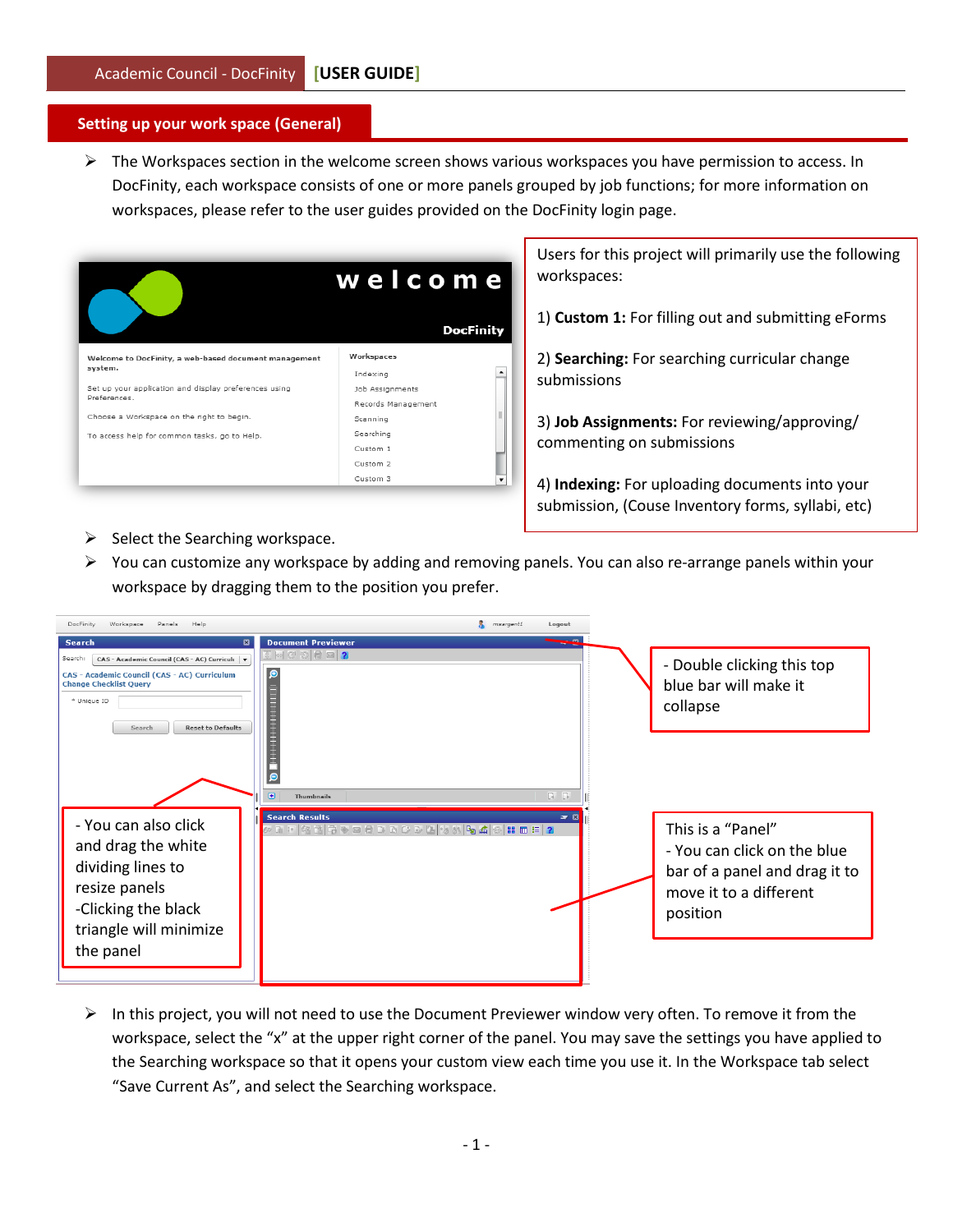#### **Setting up your work space (Submitter)**



Select the "Custom 1" workspace. This will open a blank workspace that you can customize. Because you will be filling out several eForms, it will be helpful to create a custom layout for this task.



You can add panels to your workspace by selecting them within the Panels tab.

Adding the Forms panel will allow you to access all the curricular change eForms.



The Forms panel shows you both new and saved forms. Saved forms are eForms that you start, but do not submit right away (submit vs. save is explained further on the following page)

You may save the settings you have applied to "Custom 1" so that the Forms panel is opened each time you use it. In the Workspace tab select "Save Current As", and select

the Custom 1 works package in the Custom 1 works package.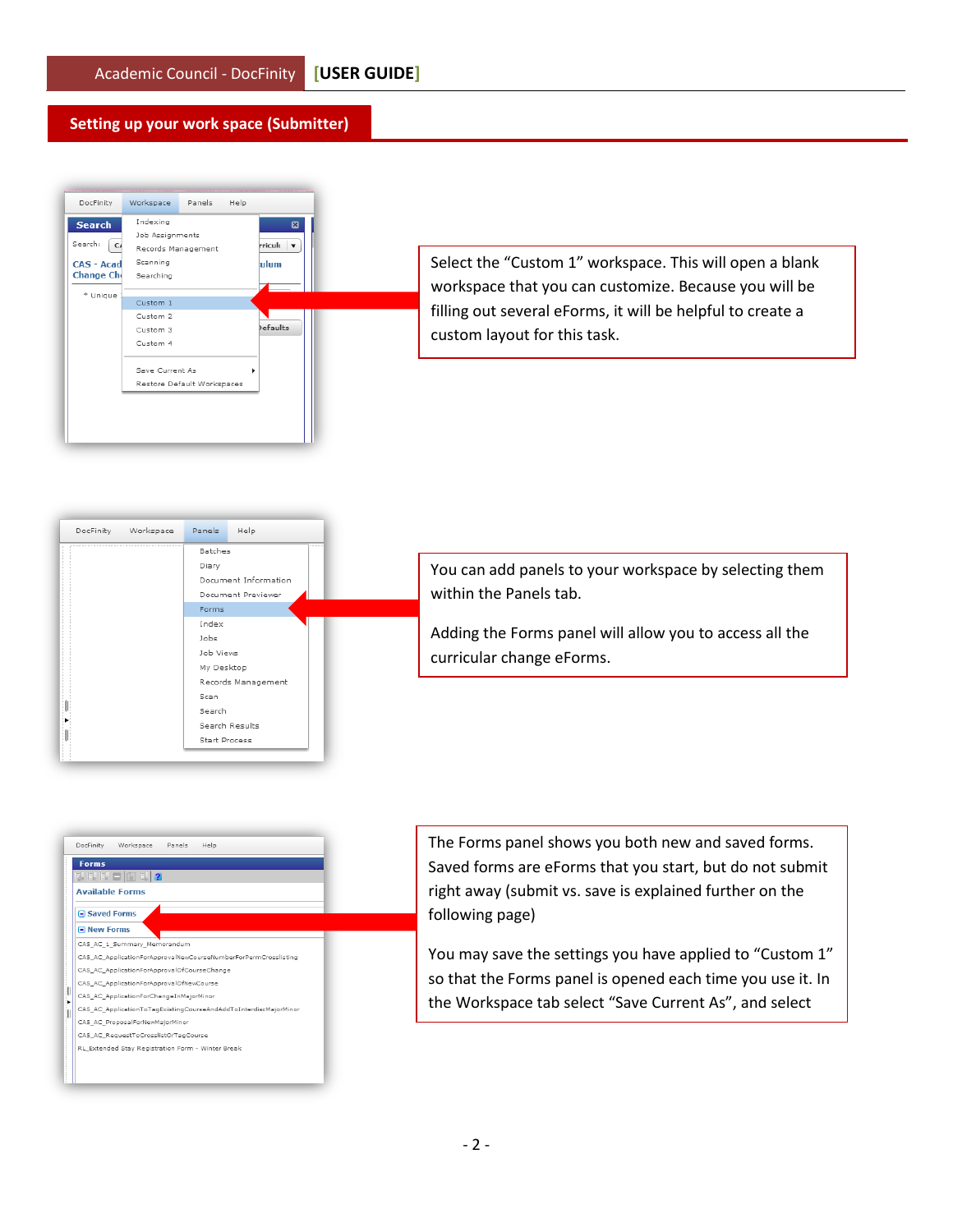# **eForms – Quick Tips**

#### **To save a form and complete it later**:

You are able to save and exit the form before completing it. 1) Select the "save form" icon, and it will be saved. 2) To exit the form, select the "close form" icon. 3) To resume working on saved forms, go to the "saved forms" section of the Forms panel. Forms will remain in this panel until all required fields are entered and the form is submitted

#### **If the Submit button does not allow you to click it:**

This means there are required fields within the form that have not been filled out, please review the document for completeness. You will only be allowed to submit when all required fields have been entered.



 **What does "Submit" mean:** When you finish filling out a curricular change eForm and select the "submit" button at the bottom, this sends the form into DocFinity and it becomes searchable by any user with Access to Academic Council. It **DOES NOT** submit the form directly to Academic Council, but rather, sends the eForm into DocFinity while you compile any additional documents to complete your submission. The submitter indicates the curricular change package is ready for review by affected departments by updating the document status (page 8).

# **To edit a form you have already submitted**:

You are able to edit eForms throughout the submission and review process.

1) In the Search workspace, enter the unique ID for your form, (you can search for the document using any criteria you would like, unique ID is the suggested search criteria ).

2) In the Search Results panel, double click on the form you would like to edit. This will open the form within the forms panel.

3) Select the "edit existing form" icon.

4) Make your edits, then select the "save form" icon to save your changes.

5) You can now select the close form icon, or close the panel.



 **Templates:** At this time, the ability to use an eForm as a template does not exist. If you find yourself entering repetitive information in your eForms, the best solution is to copy and paste this information into DocFinity. We have made a request with the vendor to add this requested functionality to their queue for consideration in a future release.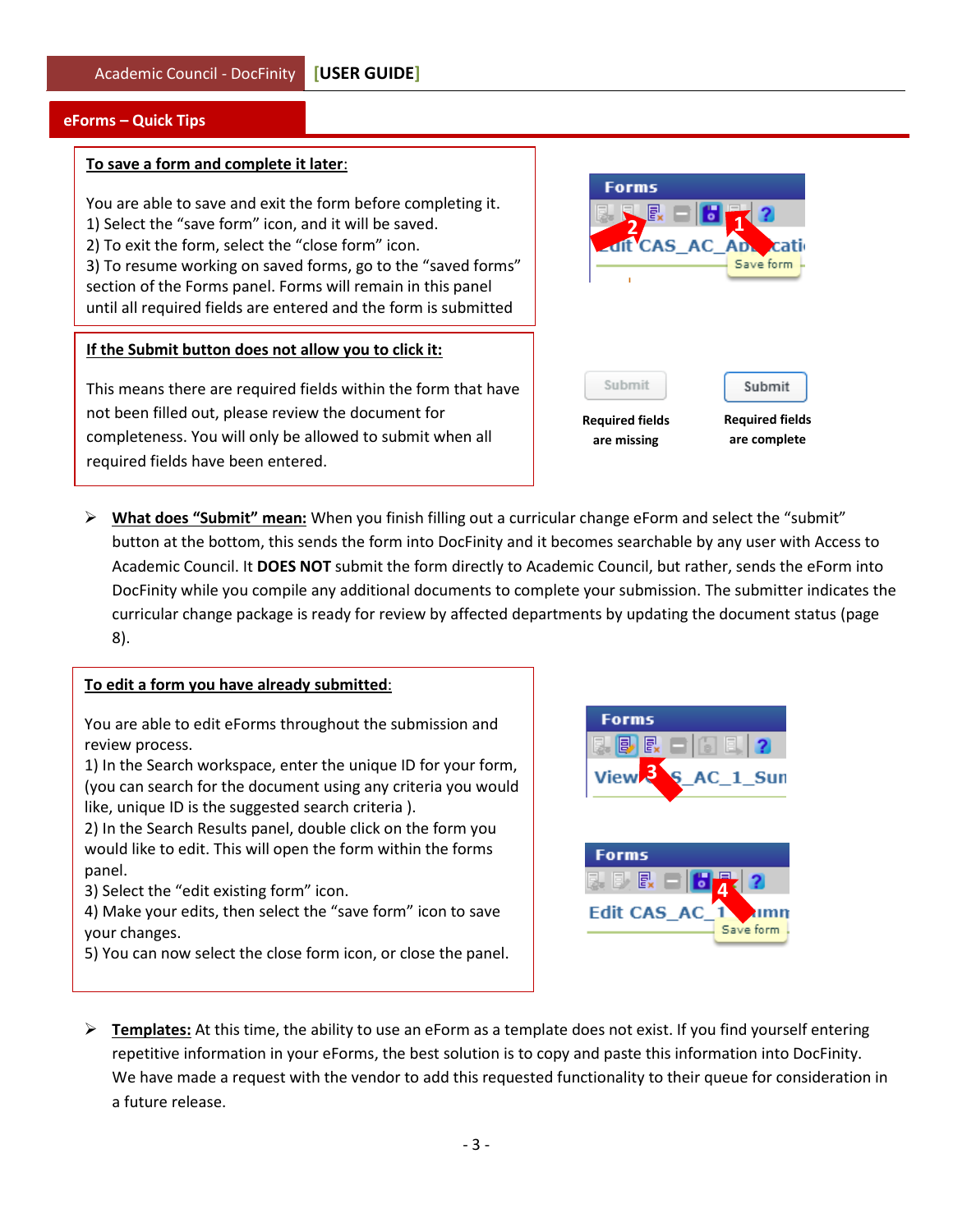#### **Submitting a curricular change**

 **IMPORTANT:** You must initiate the curricular change process by filling out the "Summary/Cover Sheet" eForm, this form provides an overview of the curricular change you are requesting, and it generates the Unique ID you will use to link all the forms in your curricular change. The only information you are required to enter is your department, and the curriculum change you are requesting. You can edit the form later to fill in additional details as you compile your submission.

- $\triangleright$  If you have set up the Forms panel in the Custom 1 workspace (page 2), you can fill out and submit forms within that workspace. You can also open a Forms panel in any workspace you are in by selecting the Panels tab, and then Forms.
- $\triangleright$  The form will auto-populate your UVID, and the date you begin filling out the form
- $\triangleright$  The "Unique ID" field is auto-populated on the Summary/Cover Sheet when the form is submitted, it will be automatically emailed to you as a reminder. This unique identifier is important, because you will be asked to enter it into each eForm that you fill out to complete your request for a curricular change. Entering this unique ID into all associated documents allows DocFinity to link them together as a package when they are routed for review and approval.
- **IMPORTANT:** If you are filling out multiple Summary Memorandum eForms on the same day, with the intention that your curricular change requests remain separate, you must add an additional number at the end of the Unique ID for each additional Summary Memorandum you submit. For example:

1. Enter a unique ID for your submission according to the following guidelines: Enter your UVID and the date you are submitting this form in the mmddyyyy format (example: mlettie01022014) **To start separate submissions on the same day,**  msargent104292015 **you can create a different Unique ID by adding a number. In the case of the ID shown here, the separate ID could be:** 

# msargent104292015**1**

 $\triangleright$  When you select the curriculum change you are requesting, Item#3 on the Summary Memo is auto-populated with a list of all forms that may apply to this change. This is a STATIC list; meaning that you cannot click on the forms within the list, it is meant to serve as a reminder of other forms that may pertain to the curriculum change you are requesting. You can submit any combination of these forms necessary to complete your submission.

|                                              | 2. Select the curriculum change you are requesting:                                        | INITIATE A NEW MAJOR | $\overline{\phantom{a}}$ |  |
|----------------------------------------------|--------------------------------------------------------------------------------------------|----------------------|--------------------------|--|
|                                              | 3. The following applications are being submitted to Academic Council as a group (list):   |                      |                          |  |
|                                              | EFORM NAME                                                                                 |                      |                          |  |
|                                              | PROPOSAL FOR A NEW MAJOR                                                                   |                      |                          |  |
|                                              | PROGRAM DIRECTOR'S APPLICATION TO TAG EXISTING COURSE AND ADD TO INTERDISC. MAJOR OR MINOR |                      |                          |  |
| APPLICATION FOR APPROVAL OF A COURSE CHANGE. |                                                                                            |                      |                          |  |
|                                              | APPLICATION FOR APPROVAL OF A NEW COURSE                                                   |                      |                          |  |
|                                              | CHAIRPERSON'S APPROVAL OF NEW COURSE NUMBER W/ PERMANENT CROSS LISTING W/ EXISTING COURSE  |                      |                          |  |
|                                              | SUMMARY MEMORANDUM                                                                         |                      |                          |  |
|                                              | COURSE IN FUTORI SOBL                                                                      |                      |                          |  |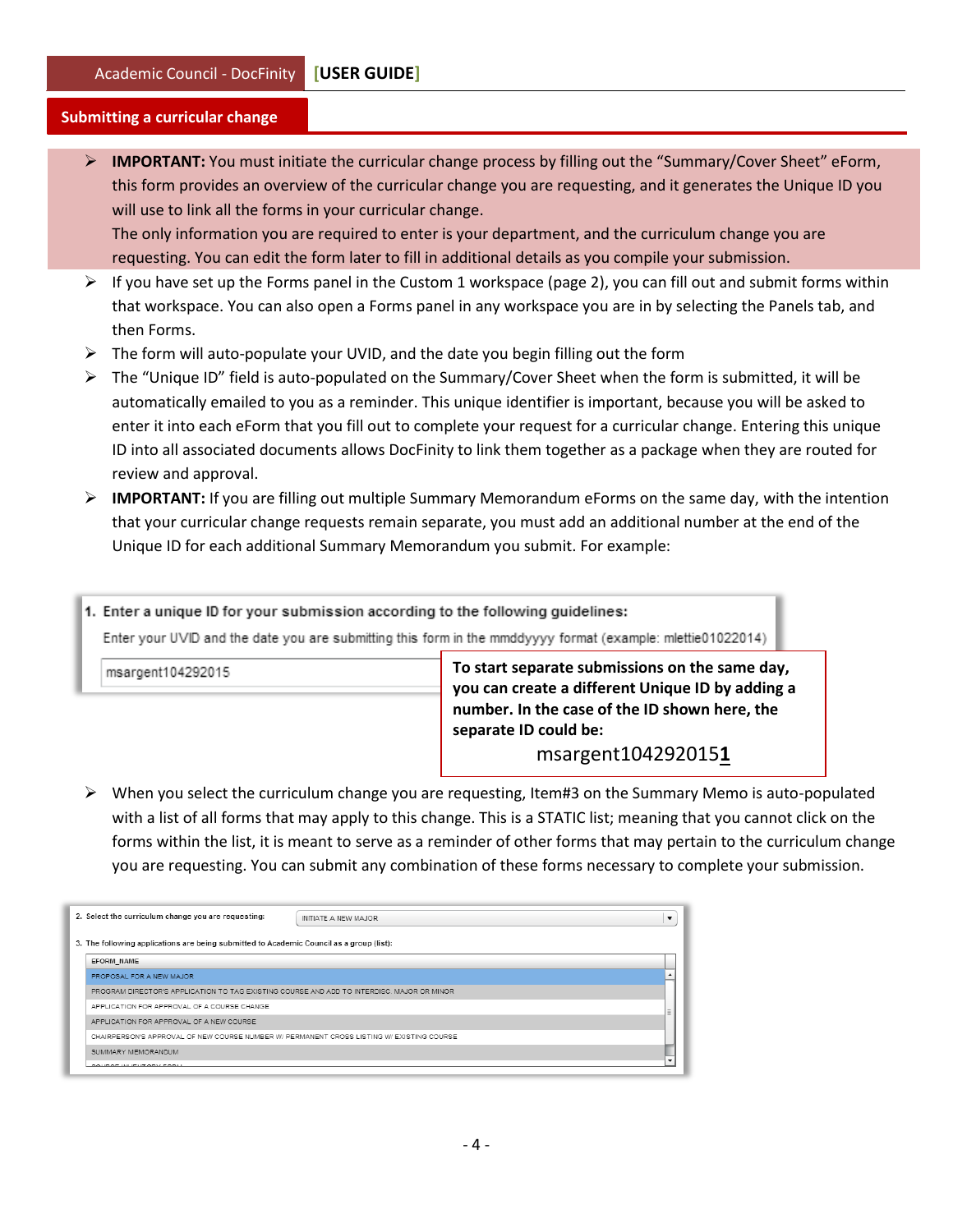| <b>Forms</b>                                                                                                                                                                                                                                                                                                       |                            |  |  |  |  |  |  |
|--------------------------------------------------------------------------------------------------------------------------------------------------------------------------------------------------------------------------------------------------------------------------------------------------------------------|----------------------------|--|--|--|--|--|--|
| <b>B. 日 民 一   5 日   ?</b>                                                                                                                                                                                                                                                                                          |                            |  |  |  |  |  |  |
| <b>Edit CAS AC SummaryMemorandum</b>                                                                                                                                                                                                                                                                               |                            |  |  |  |  |  |  |
| 5. An overview of the proposed changes is summarized in the following chart:<br>All elements of the major/minor as it stands now are summarized (described by categories, n<br>Changes column indicate, as applicable, only those items that are proposed changes. One or<br>* Number of proposed change(s) to add |                            |  |  |  |  |  |  |
| Item                                                                                                                                                                                                                                                                                                               | <b>Current Major/Minor</b> |  |  |  |  |  |  |
| Major/Minor Title                                                                                                                                                                                                                                                                                                  |                            |  |  |  |  |  |  |

You can enter the number of majors or minors that will be changed in the text box of #5, hitting enter will expand the grid to accommodate the number of changes you indicated.



**IMPORTANT:** You may note that several eForms have large areas of blank space as you scroll through them. This space serves as a placeholder to accommodate areas within the eForm that are expandable, such as question #5, (above).

 Upon clicking the "Submit" button on the Summary/Cover Sheet, an auto-generated email will be sent to you. Note that it includes your submission's Unique ID in the subject line, along with a Course Inventory form that you will have to download and fill out, then upload into DocFinity.



Now that you have your Unique ID, you can fill out any additional eForms you intend to include with your submission, and upload any supplemental documents you have filled out, such as the Course Inventory Form, or syllabi.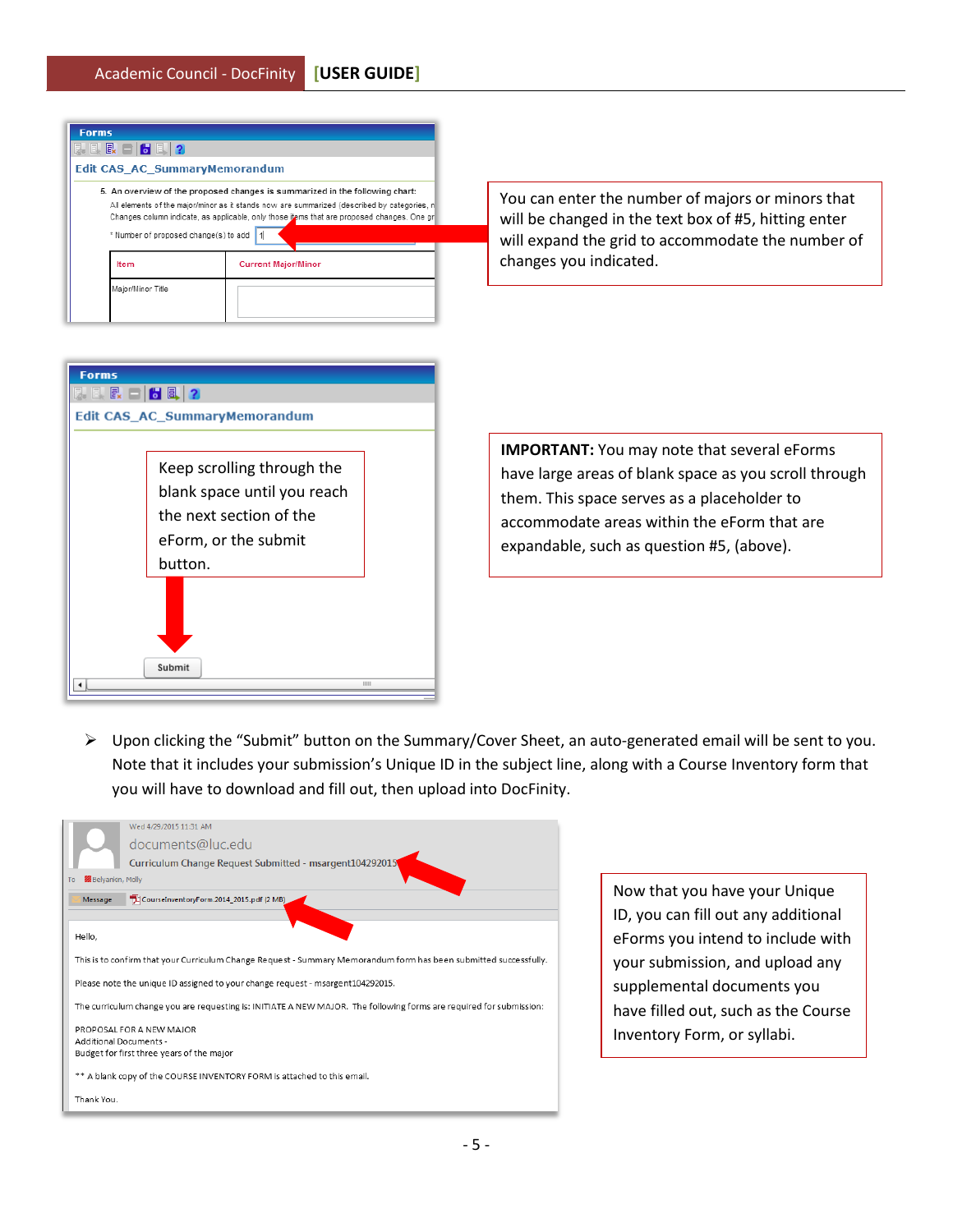$\triangleright$  To upload documents into DocFinity, select "Indexing" in the Workspace tab. This automatically opens the Batches and Index panel as well.

|   | <b>Batches</b>                        |                                                 |
|---|---------------------------------------|-------------------------------------------------|
| ь |                                       | In the Batches panel, select the "Upload Files" |
|   |                                       | icon                                            |
|   | Ausilable Datcher                     |                                                 |
|   | Upload files [Ctrl+Alt+Shift+U]       |                                                 |
|   | Batches contain captured documents th |                                                 |
|   |                                       |                                                 |
|   |                                       |                                                 |
|   | Name                                  |                                                 |
| E | My Uploads                            |                                                 |
|   |                                       |                                                 |

 $\triangleright$  The Upload Files Window will appear. Select the "Add File" icon, (the blue square with the "+").

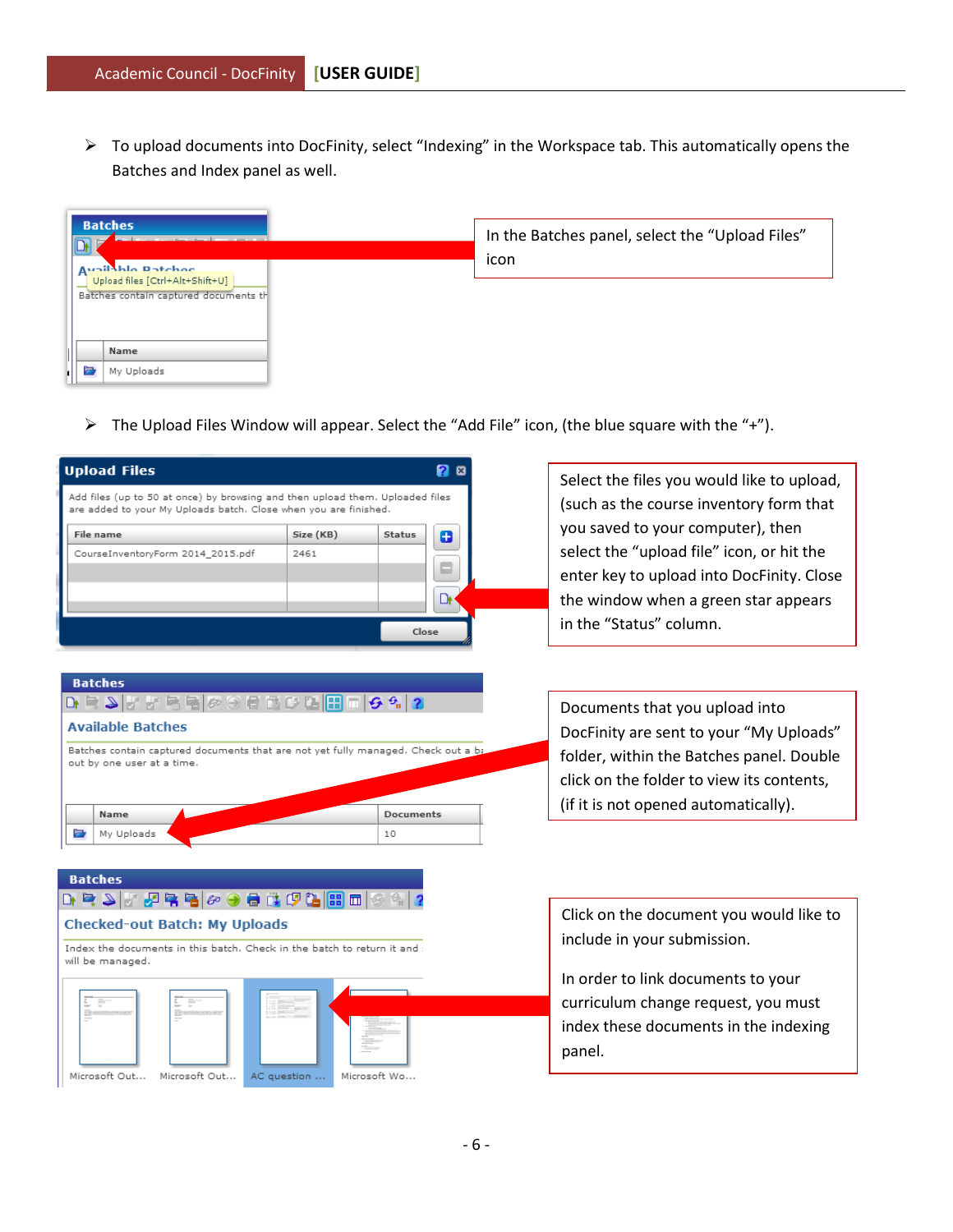- It is possible to copy and paste your Unique ID from your email into the index field. This information can also be manually entered.
- $\triangleright$  If you uploaded multiple documents that you would like to index as different document types, select "save metadata" after indexing each separate document.

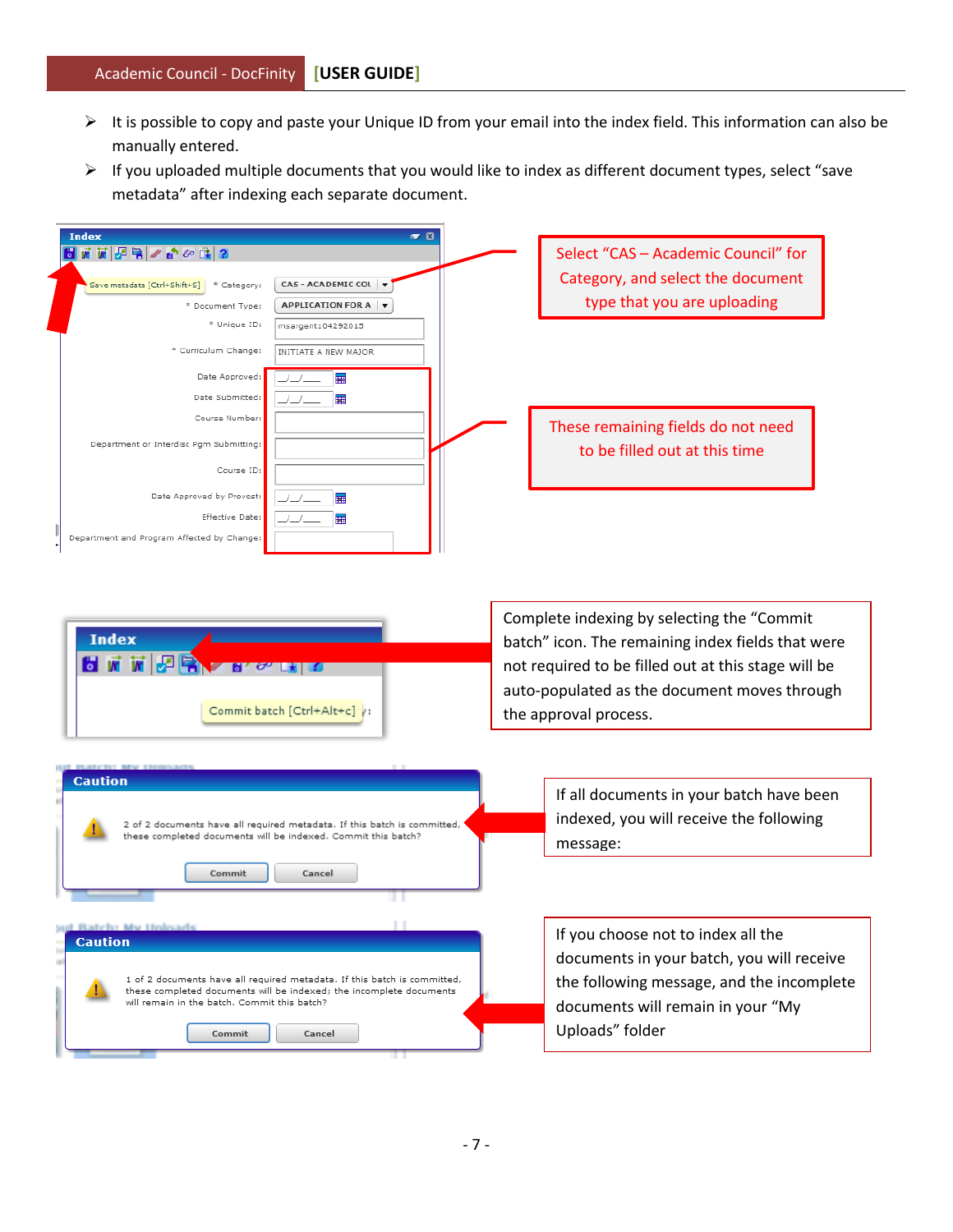- $\triangleright$  When your curricular change requires the approval of a department or interdisciplinary program, you must select the department from a dropdown list within the form. When the document is submitted, the Department Chair or Interdisciplinary Program Director for the corresponding department will receive an email from DocFinity informing them that they must log in and review the curriculum change you are proposing, and indicate their approval in the Diary Entry panel.
- $\triangleright$  As you assemble your curricular change request and submit the additional eForms and supplemental documents necessary to support your request, it is important to note that other users are able to search for these documents. If a user searches for a curriculum change package that is not yet complete and ready for Curriculum Committee review, the status will read "Initial Submission."
- $\triangleright$  Because it is possible for any user to see curriculum change requests that are not completely assembled, the submitter must indicate their package is ready for review by updating the package's status to "submission complete."

| a Oyev |
|--------|
|--------|

Get a job queue by choosing a Job View (from the Job Views panel). Then choose one job

| Process Model P Job Name |                                         | <b>Status</b>                         |
|--------------------------|-----------------------------------------|---------------------------------------|
|                          | CAS AC Curricu Affected Dept Review     | SUBMISSION COMPLETE                   |
|                          | CAS AC Curricu Affected Dept Review     | SUBMISSION COMPLETE                   |
|                          | CAS AC Curricul Curriculum Committee R. | READY FOR CURRICULUM COMMITTEE REVIEW |
|                          | CAS AC Curricu Submission Review        | SUBMISSION INCOMPLETE                 |
|                          | CAS AC Curricu Submission Review        | INITIAL SUBMISSION                    |
|                          | CAS_AC_Curricu Submission_Review        | INITIAL SUBMISSION                    |

Submitter has indicated that their submission is complete and ready for the affected departments/ IDP's to review

Package has been reviewed by affected depts.. and is ready for the Curriculum Committee

This package is still being assembled by the submitter

- $\triangleright$  To indicate your curriculum change request package is ready for department/interdisciplinary review, open the Job Assignments Workspace
- $\triangleright$  In the Job Views panel, double click on the Common Queue for CAS
- $\triangleright$  This will open the Job Queue. Double click on the package that you would like to submit to affected departments for review.
- $\triangleright$  This will open a Tasks menu and Search Results panel listing all the forms that are a part of the curriculum change package that you must review. If you are a faculty member, or admin submitting on behalf of a chair, you must indicate that the package must be reviewed by your chair by selecting that option.
- $\triangleright$  When you have checked all tasks in the task menu, check the box next to the task description "is the Submission Complete?" Doing so will open a pop-up window asking whether or not the submission is complete. If your package is fully assembled and ready for departmental review, select "Submission Complete," then select "Complete job" in the Jobs toolbar, (the wrench icon with a checkmark).

| <b>Is the Submission Complete?</b> |                       |  |  |  |
|------------------------------------|-----------------------|--|--|--|
| * Is the Submission Complete?      | Select                |  |  |  |
|                                    | SUBMISSION COMPLETE   |  |  |  |
|                                    | SUBMISSION INCOMPLETE |  |  |  |
|                                    |                       |  |  |  |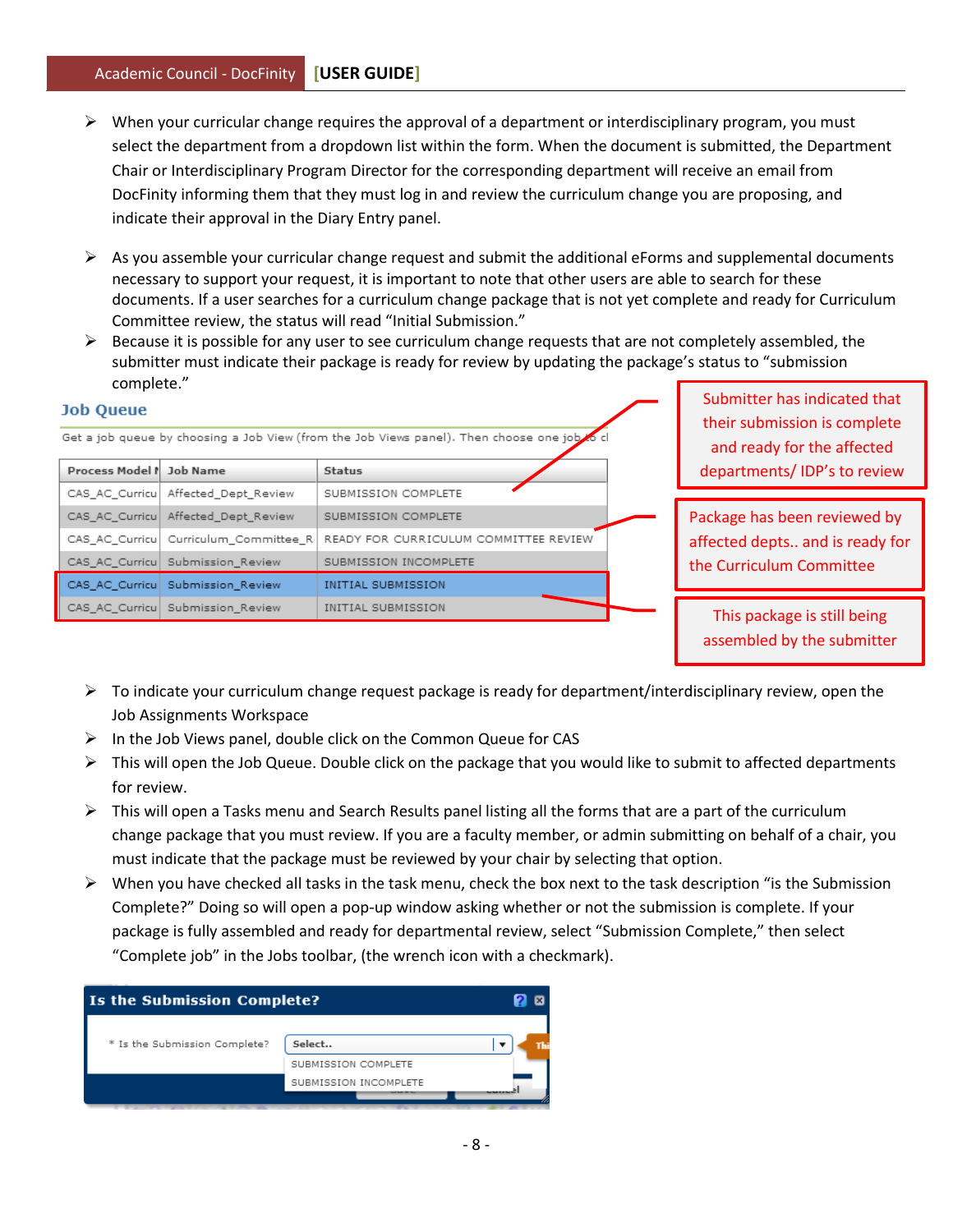$\triangleright$  Affected Departments, IDP's, and other reviewers must enter the Job Assignments workspace to approve or comment on a package.

| <b>Jobs: Common Queue for CAS - Academic Council Curriculum Change BPM</b>                                                                                |                                              |                                          |  |  |       |           |  |
|-----------------------------------------------------------------------------------------------------------------------------------------------------------|----------------------------------------------|------------------------------------------|--|--|-------|-----------|--|
|                                                                                                                                                           |                                              |                                          |  |  |       |           |  |
| <b>Job Queue</b><br>Refresh Now [Ctrl+Alt+Shift+R]<br>Get a job queue by choosing a job view (from the job views panel). Then choose one job to check out |                                              |                                          |  |  |       |           |  |
| Process Model Name                                                                                                                                        | Job Name                                     | Distribution D Che Che Unique Curriculun |  |  |       |           |  |
| CAS AC CurriculumChange Academic Council Revie                                                                                                            |                                              | 05/07/2015 14                            |  |  | msarg | MODIFY AI |  |
|                                                                                                                                                           | CAS AC CurriculumChange Affected Dept Review | 05/04/2015 1                             |  |  | msarg | IN.       |  |

**To review and approve a curricular change submission:** In the Job Queue panel, double click on the job you would like to open Your selection will automatically be recorded as a diary entry for the document. You can also make detailed comments in the diary panel.

 $\triangleright$  This populates the Search Results panel with all the documents included in the curriculum change request you are reviewing. You can double click on each document to open and review its contents.

| <b>Search Results</b>                    |                                                                                                                                        |  |                                                                                                                                                                                                                                              |  |  |  |
|------------------------------------------|----------------------------------------------------------------------------------------------------------------------------------------|--|----------------------------------------------------------------------------------------------------------------------------------------------------------------------------------------------------------------------------------------------|--|--|--|
| $\circ$ n E<br>View Diary<br>Summary Men | $\mathbb{R}$ and $\mathbb{R}$ and $\mathbb{R}$ and $\mathbb{R}$<br>CAS - Academic Council (CA X CAS -<br>SubSearch Nam   Document Type |  | You may choose to enter detailed comments regarding<br>your approval or disapproval of the package in the diary<br>panel. Highlight the document you wish to comment on<br>in the Search Results Panel, and select the "View Diary"<br>icon. |  |  |  |
| D                                        | <b>SUMMARY MEMO</b>                                                                                                                    |  |                                                                                                                                                                                                                                              |  |  |  |
| Diary /<br>at 国·                         | Entries for SUMMARY MEMORANDUM - msargent105072015                                                                                     |  | Select the "add" icon, type your comments in text<br>box in the Diary panel, then select the "Save"                                                                                                                                          |  |  |  |

| Entries for SUMMARY MEMORANDUM - msargent105072015              | box  |
|-----------------------------------------------------------------|------|
| Filter by                                                       | icon |
| 05/07/2015 10:44:14 AM<br>msargent1: I have additional comments |      |
| 05/07/2015 10:38:06 AM<br>msargent1: APPROVED (Comments: )      |      |
| 05/07/2015 10:24:29 AM<br>msargent1: SUBMISSION COMPLETE        |      |

in the Diary panel, then select the "Save" icon.

 $\triangleright$  Once you save your diary entry, it becomes a permanent comment in the document's history, and it is not possible to edit or delete it.

# **Tasks**

Filter

Work through the tasks for this job. When all required tasks (\*) are complete, the job can be completed; otherwise, return the job if necessary tasks are not done.

| Complete   Task description               |  |
|-------------------------------------------|--|
| Run the Curriculum Change Checklist Query |  |
| * Select Approval Option                  |  |

When you have completed your review of the document, you may choose to check the "Select Approval Option" box in the tasks panel to indicate whether the package is approved or rejected.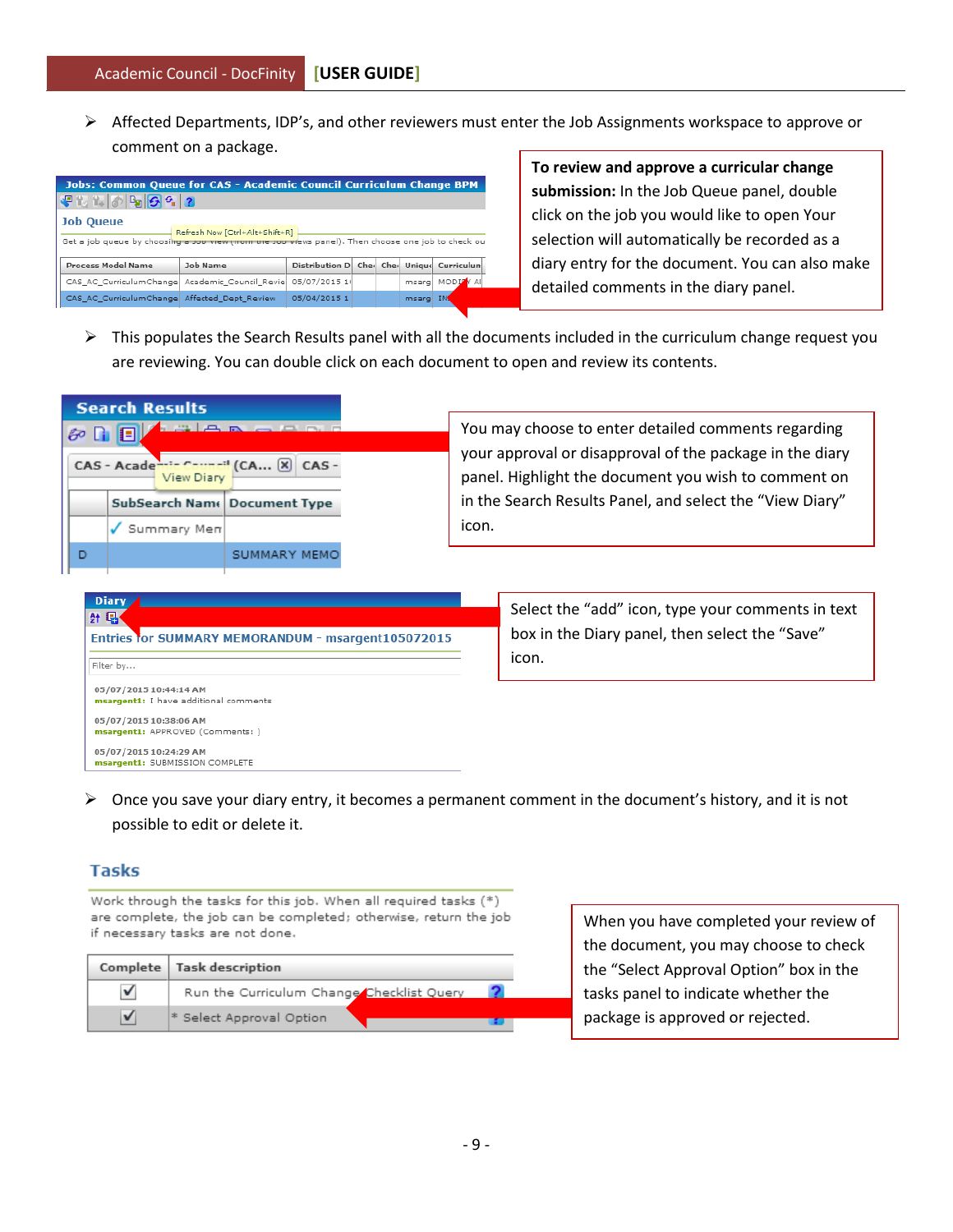Academic Council - DocFinity **[USER GUIDE]**

| <b>Is the Submission Complete?</b> |                              |        |
|------------------------------------|------------------------------|--------|
| * Is the Submission Complete?      | <b>SUBMISSION INCOMPLETE</b> |        |
|                                    | Save                         | Cancel |

If you indicate the package is incomplete, an auto generated email will be sent to the submitter to inform them of this determination, and allow them to revise the package.

 $\triangleright$  Indicating that the package is complete will send it to the Curriculum Committee for review.

|              | <b>Jobs: Manager View: Pers</b>                                     |
|--------------|---------------------------------------------------------------------|
|              |                                                                     |
| <b>Tasks</b> |                                                                     |
|              | Complete job [Ctrl+Shift+L]<br>Work through the tasks for this job. |

You have now completed all the department/interdisciplinary program review tasks associated with this job. Select the "Complete Job" icon to finish. This updates the document status to Ready for

Curriculum Committee Review.

| <b>Jobs: Common Queue for CAS - Academic Council Curriculum Change BPM</b><br>$\overline{\mathbf{r}}$                      |          |                     |     |     |         |                       |                                                      |  |
|----------------------------------------------------------------------------------------------------------------------------|----------|---------------------|-----|-----|---------|-----------------------|------------------------------------------------------|--|
|                                                                                                                            |          |                     |     |     |         |                       |                                                      |  |
| <b>Job Queue</b>                                                                                                           |          |                     |     |     |         |                       |                                                      |  |
| Get a job queue by choosing a Job View (from the Job Views panel). Then choose one job to check out and work on or manage. |          |                     |     |     |         |                       |                                                      |  |
| <b>Process Model Name</b>                                                                                                  | Job Name | <b>Distribution</b> | Ch. | Ch. |         | Uniqu Curricul Status |                                                      |  |
| CAS_AC_CurriculumChan  Affected_Dept_Review                                                                                |          | 05/04/2015          |     |     | msarci  |                       | INITIATI SUBMISSION COMPLETE                         |  |
| CAS AC CurriculumChan Affected Dept Review                                                                                 |          | 05/06/2015          |     |     |         |                       | msard RE-NUMI SUBMISSION COMPLETE                    |  |
| CAS_AC_CurriculumChan  Curriculum_Committer                                                                                |          | 05/04/2015          |     |     |         |                       | msarc INITIATI READY FOR CURRICULUM COMMITTEE REVIEW |  |
| CAS_AC_CurriculumChan    Curriculum_Committer                                                                              |          | 05/07/2015          |     |     |         |                       | msarc MODIFY READY FOR CURRICULUM COMMITTEE REVIEW   |  |
| CAS_AC_CurriculumChan  Submission_Review                                                                                   |          | 05/04/2015          |     |     | mlettil |                       | INITIATI SUBMISSION INCOMPLETE                       |  |
| CAS_AC_CurriculumChan Submission_Review                                                                                    |          | 05/06/2015          |     |     |         |                       | ekear INITIATI INITIAL SUBMISSION                    |  |
| CAS AC CurriculumChan Submission Review                                                                                    |          | 05/06/2015          |     |     |         |                       | kkim3  INITIATI  INITIAL SUBMISSION                  |  |

- $\triangleright$  The steps to review the document and approve as a curriculum committee member, are the same as those for a department or interdisciplinary program. You can repeat the steps listed on pages 9-10 to complete the entire approval process that will occur in DocFinity prior to the Academic Council meeting.
- $\triangleright$  Once you have indicated your approval of the package as a member of the Curriculum Committee, the package will drop off the Job Queue. You can search for the package in the search panel, and will notice that the status has been updated to "Curriculum Committee Review Complete."